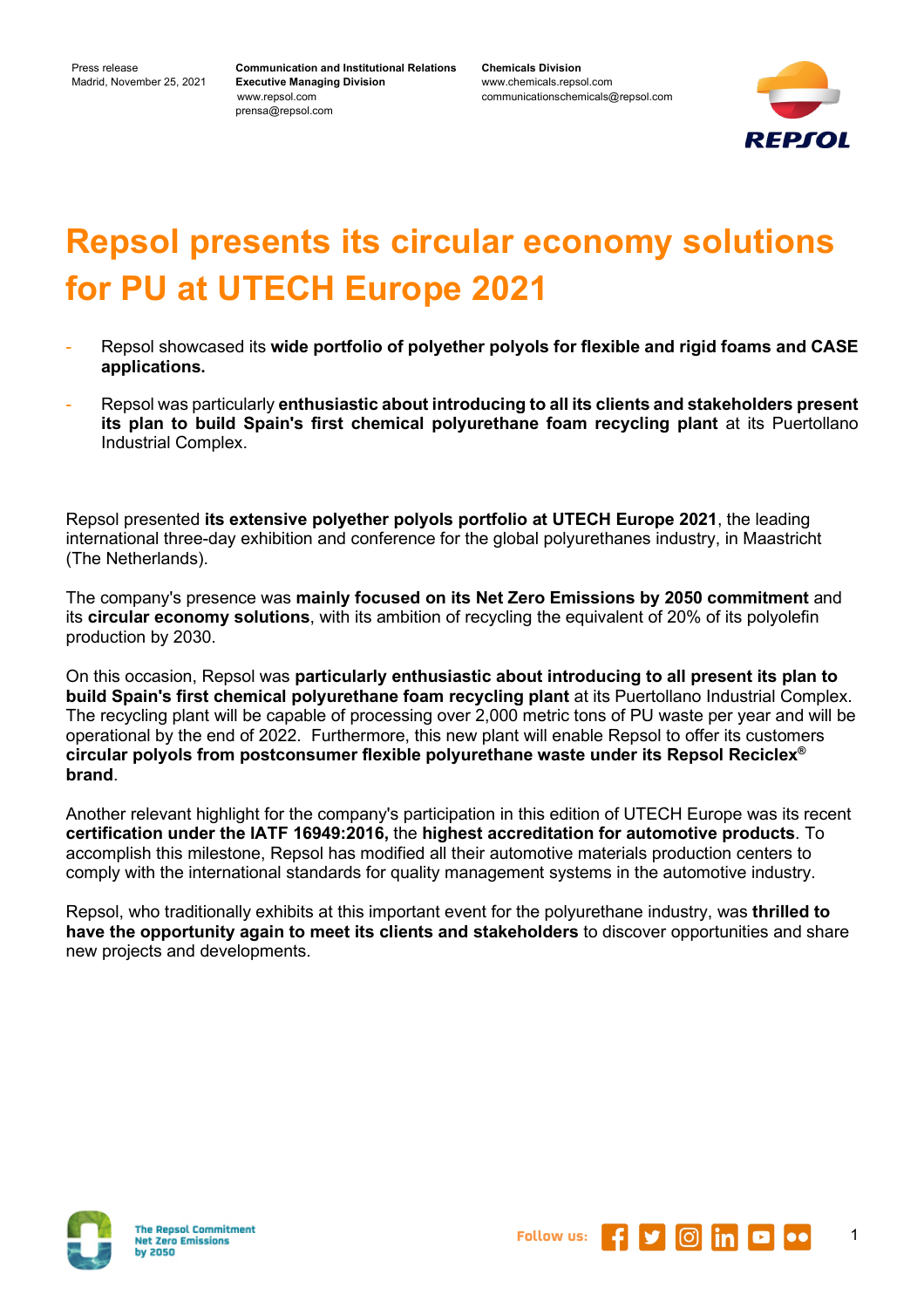**Communication and Institutional Relations Executive Managing Division** www.repsol.com prensa@repsol.com

**Chemicals Division** www.chemicals.repsol.com communicationschemicals@repsol.com





## About Repsol

Repsol is a global multi-energy company that is leading the energy transition with its ambition of achieving zero net emissions by 2050. Present throughout the energy value chain, the company employs 24,000 people worldwide and distributes its products in nearly 100 countries. Its customer-focused product and services portfolio meets all consumer needs to around 24 million customers, whether at home or on the move. Repsol is also a major player in the power and gas market in Spain with 1,2 million customers and a total low emissions generation capacity of 3.300 MW.

To achieve zero net emissions by 2050, Repsol is deploying an integrated model of decarbonization technologies based on enhanced efficiency, increased low-emissions power generation capacity, production of low-carbon fuels, development of new customer solutions, the circular economy, and by driving breakthrough projects to reduce the industry's carbon footprint.

Repsol has one of Europe's most efficient refining systems and has three large petrochemical facilities where differentiated products with high added value are developed. The company is transforming its seven industrial complexes in Spain, Portugal, and Peru into multi-energy hubs through state-of-the-art projects that will reduce their carbon footprint.

In Chemicals, Repsol is committed to greater efficiency in industrial processes geared towards the circular economy, with the goal of recycling the equivalent of 20% of its polyolefin production by 2030. Repsol has a [circular economy strategy since 2016](https://www.repsol.com/en/sustainability/circular-economy/index.cshtml) that it has applied throughout its value chain, from obtaining raw materials to commercializing products and services.